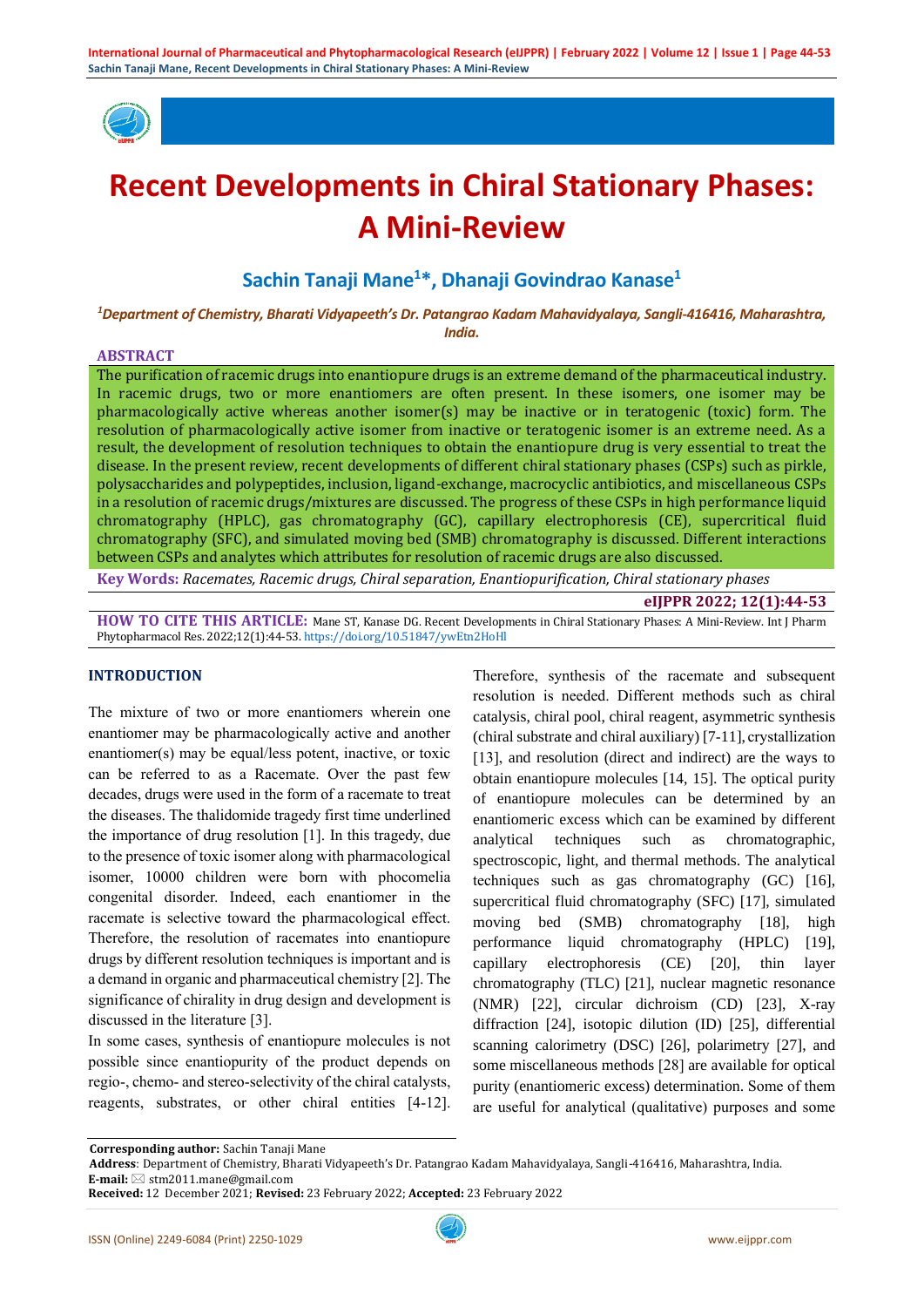are related to the large and industrial scale (quantitative) resolution. Most of the chromatographic methods used the chiral mobile phase additives (CMPAs) and chiral stationary phases (CSPs) for enantioseparation. In the present review, we have discussed the recent developments in different types of CSPs.

#### *Chiral stationary phases*

In general, direct and indirect resolution techniques are useful for the resolution of the racemates. Owing to an expensive chiral substrate, reagent, and catalysts (required to obtain enantiopure compounds/drugs), the indirect resolution method is rarely used compared to the direct resolution method. In a direct resolution, CSPs and CMPAs are two different methods of resolution. However, due to several variable parameters (large availability of CSPs, diversified mobile phase, and wide applicability), CSPs are potentially used compared to the CMPAs [29, 30]. In the present review, different types of CSPs such as pirkle, polysaccharides and polypeptides, inclusion, ligandexchange, macrocyclic antibiotics, and miscellaneous CSPs are discussed in detail.

#### *Pirkle type*

William Pirkle is a pioneer of the brush  $(π$ -donor- $π$ acceptor) type of CSP therefore also known as Pirkle brush CSP [31]. In brush-type CSPs, chiral selectors are small molecules which densely arrayed on the surface of silica or other adsorbent materials. The interactions such as  $\pi$ - $\pi$ (acidic/basic) interaction and steric (repulsive) interaction which attributes of Pirkle type of CSPs. In addition, dipole interaction and intermolecular hydrogen bonding are also attributed to chiral recognition in Pirkle CSPs. Aromatic rings are a potential source of π-π electrons and acidic sites that offers intermolecular hydrogen bonding. This CSP is based on the formation of three-point interaction between a chiral selector (CSP) and an analyte. An analyte that forms three-point interaction with a chiral selector retains for a longer period, whereas another analyte that forms a one- or two-point interaction elutes faster. Brush-type CSPs are robust and long-lived due to covalent attachment with chromatographic support. The robustness of CSPs offers the use of a wide variety of mobile phases which is useful for less soluble analytes. The hydrophilic and hydrophobic nature of the supported chiral selector significantly affects the resolution. Forjan *et al.* [32] obtained the new brush-type CSP for HPLC which comprises π-acidic N-(3,5-dinitrobenzene)-D-α-phenyl glycine chiral units linked to the quinoxaline of modified  $\gamma$ -aminopropyl silica gel using a spacer (1,2diaminoethane) by solid-phase synthesis. They resolved 22 racemates due to hydrogen bonding and π-donor–πacceptor group interactions between CSP and an analyte. The obtained CSP has a broad range of applications to

resolve the racemates. Kontrec *et al.* [33] used the chiral Pirkle-type of CSP containing 4-chloro-3,5-dinitrobenzoic acid (CDNB) and 2,4,5,6-tetrachloro-1,3-dicyanobenzene (TCDCB) as branching unit. Çakmak *et al.* [34] prepared a pirkle-type CSP from aromatic amine derivative of (*R*)-2 amino-1-butanol as a chiral selector and was used for enantioseparation of mandelic acid and 2-phenyl propionic acid which shows enantiomeric excess of 60.8% and 27.4%, respectively. In addition, enantioselective interactions between the prepared CSP and analytes were also studied by docking, molecular dynamics simulation, and quantum mechanical computation methods. Levkin *et al.* [35] discussed enantioselective and nonenantioselective interactions of racemic compounds with brush-type of CSPs in liquid chromatography. Recently, Knezevic *et al*. [32] discussed new brush-type CSPs for enantioseparation of different pharmaceutical drugs including ibuprofen, ketoprofen, naproxen, flurbiprofen, suprofen, fenoprofen, lorazepam, oxazepam, temazepam and so on[. Aboul-Enein](https://www.tandfonline.com/author/Aboul-Enein%2C+Hassan+Y) *et al.* [36] resolved racemic drugs with two stereogenic centers including formoterol, labetalol, nadolol, indenolol, and U-54494A by HPLC using Pirkle-type CSPs. The screening and use of various kinds of pirkle-type CSPs for enantioseparation are discussed in the literature [37]. The common pirkle-type  $(\pi$ -donor- $\pi$ -acceptor) compounds and CSPs [38] are shown in **Figure 1**.

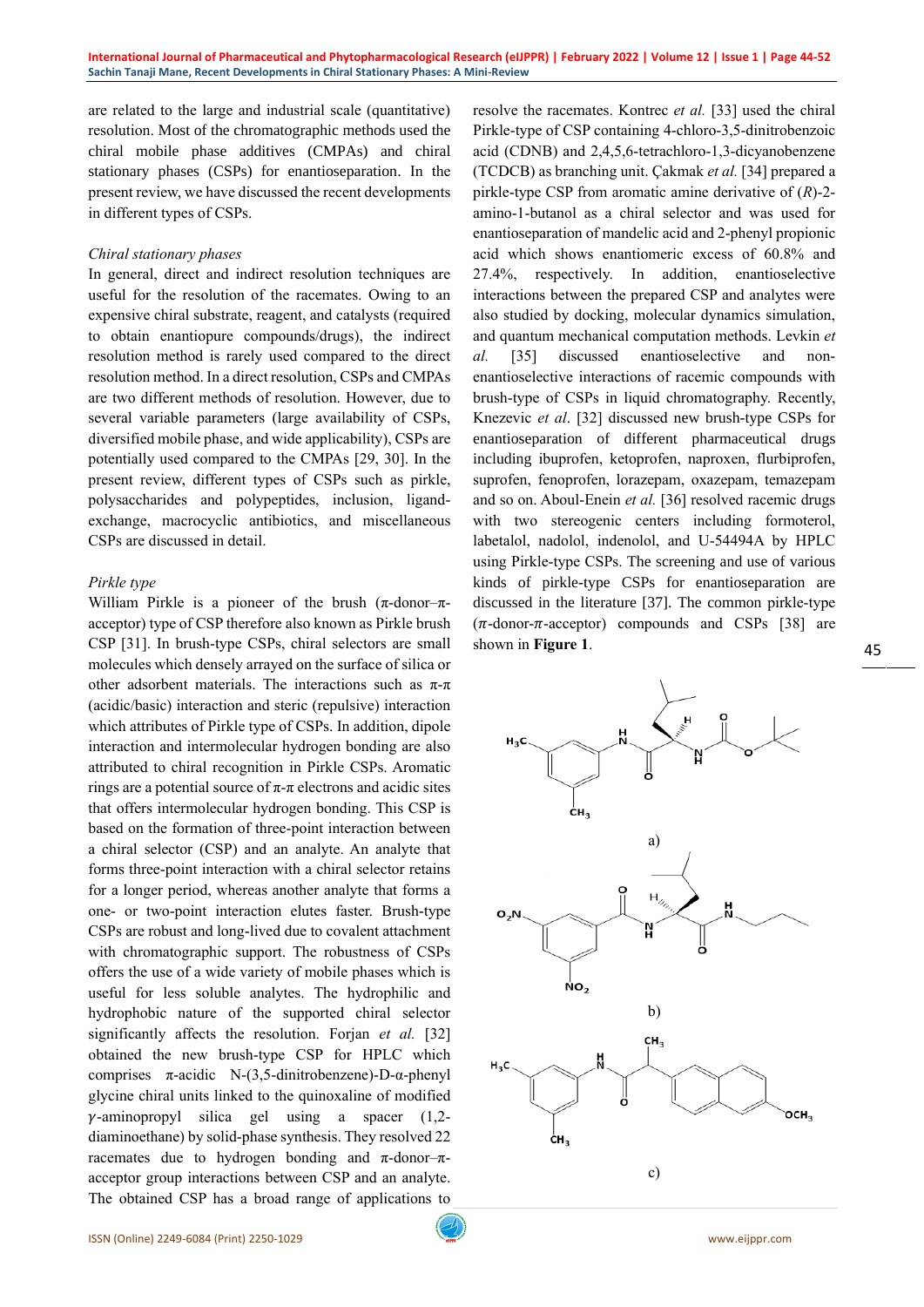

**Figure 1.** Pirkle type (π-donor–π-acceptor) compounds  $(a, b, c, and d)$  and CSPs  $(e, f, and g)$ 

## *Polysaccharides and polypeptides*

Polysaccharide is a polymer of monosaccharide containing glycosidic bonds. Polysaccharides are versatile chiral selectors and useful in HPLC for analytical and preparative scales. The native polysaccharides (cellulose) are weak in chiral recognition, whereas their derivatives (triacetate, carbamates, and ester) have strong interaction with the racemic analyte. Three well-known polysaccharides are starch, glycogen, and cellulose, which contain glucose as the main unit. The glucose units are linked by β-glycosidic bonds in cellulose and by  $\alpha$ -glycosidic bonds in glycogen and starch. Some other polysaccharides like chitin,

chitosan, and amylopectin are also useful as chiral selectors. Cellulose has more hydrogen bonds than glycogen and starch. As a result, cellulose and its derivatives are abundantly used as a chiral selector for the resolution of a wide range of chiral compounds. Polysaccharide or their derivatives coated CSPs have a solvent limitation, whereas immobilization allows the use of a wide range of solvents which is increasingly important [39]. Ali *et al.* [40] describe the importance of immobilized polysaccharide CSPs over coated CSPs from the view of the use of solvent flexibility. The immobilization of polysaccharide derivatives provides several advantages such as flexibility in eluent and the injection solvent, higher chiral recognition ability, greater loading capacity, and long life of the column over the coated-type CSPs [41]. Different types of polysaccharide-based CSPs such as CHIRALCEL OB-H, CHIRALCEL OD-H, CHIRALPAK AD, CHIRALPAK AS, and CHIRALCEL OJ, as well as protein-based CSPs such as CHIRAL AGP and ULTRON ES-OVM, are used for enantioseparation. Thunberg *et al.* [42] used the CSPs such as Chiralpak AD, Chiralpak IA, Chiralcel OD and Chiralpak IB for the resolution of 48 different analytes. They observed that most of the racemates showed better resolution on Chiralpak AD-H than on Chiralpak IA. Further, Chiralcel OD-H revealed higher enantioselectivity than Chiralpak IB for most of the racemates. The addition of water as mobile phase additives can improve or prevent enantioseparation which is depending on the type of a column [43]. In 2018, Szabó *et al.* [44] used four different chiral columns (Chiralpak AD, Chiralcel OD, Chiralpak AS, Chiralcel OJ) with 5 different solvents (methanol, ethanol, 1-propanol, 2-propanol, and acetonitrile) at 5 different temperatures (5-40°C) for enantioseparation of an antidiarrheal drug, racecadotril. They observed that all columns except Chiralpak AS showed significant enantioseparation capabilities using alcohol-type solvents over acetonitrile. Further, Ali *et al.* [45] discussed the different chromatographic techniques such as HPC, CE, SFC, and TLC with polysaccharide CSPs. The comparatively discussed the coated and immobilized polysaccharide CSPs. Undoubtedly, immobilized polysaccharide CSPs are superior to coated CSPs and are quite developed. However, immobilized CSPs are not capable of enantioseparation at a preparative scale. Recently, Moldovan *et al.* [46] resolved 16 β-blocker drugs using commercially available four different polysaccharides immobilized CSPs. Moreover, Bajtai *et al.* [47] developed polysaccharide-based CSPs for enantioseparation of natural and synthetic Cinchona alkaloid analogs by liquid chromatography. The structures of various polysaccharides and cellulose derivatives [38] as CSPs are depicted in **Figures 2 and 3**, respectively.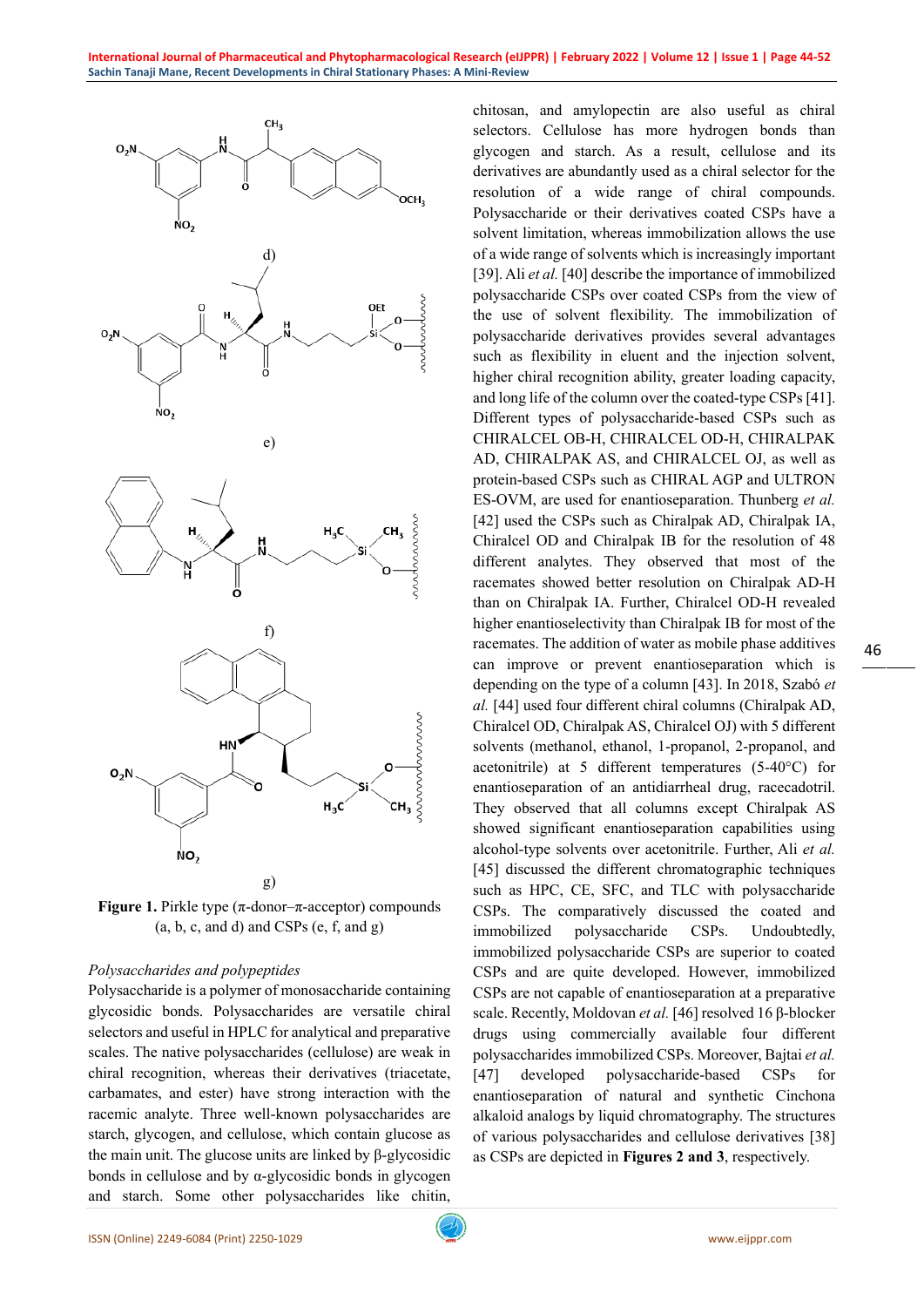



**Figure 2.** Structures of polysaccharides (a) cellulose (b) amylose (c) chitin (R and R': -NHCOCH3)/chitosan (R and R':  $-NH_2$ ), (d) maltodextrin, (e) amylopectin, and (f) dextrans and their ester and carbamate derivatives



**1.** 4-CH3O, **2.** 4-C2H5O, **3.** 4-(CH3)2CHO, **4.** 4- (CH3)2CHCH2O, **5**. 4-(CH3)3Si, **6.** 4-CH3, **7.** 4-CH3CH2, **8.** 4-(CH3)2CH, **9.** 4-(CH3)3C, **10.** 3-CH3, **11.** 2-CH3, **12.** H, **13.** 4-F, **14.** 4-Cl, **15.** 2-Cl, **16.** 3-Cl, **17.** 4-Br, **18.** 4- CF3, **19.** 4-NO2, **20.** 3,4-(CH3)2, **21.** 3,5-(CH3)2, **22.** 2,6- (CH3)2, **23.** 3,4,5-(CH3), **24.** 3,5-Cl2, **25.** 3,4-Cl2, **26.** 2,6- Cl2, **27.** 3,5-F2, **28.** 3,5-(CF3)2, **29.** 2-Cl-4-CH3, **30.** 2-Cl-5-CH3, **31.** 2-Cl-6-CH3, **32.** 3-Cl-2-CH3, **33.** 3-Cl-4- CH3, **34.** 4-Cl-2-CH3, **35.** 4-Cl-3-CH3, **36.** 3-F-4-CH3, **37.** 5-F-2-CH3, **38.** 3-F-5-CH3, **39.** 3-Cl-5-CH3, **40.** 3-  $Br-5-CH<sub>3</sub>$ .

**Figure 3.** Cellulose-based derivatives as chiral selectors for HPLC, capillary-liquid chromatography (CLC), and capillary electro-chromatography (CEC)

Like polysaccharides, polypeptides are also widely used for enantioseparation. Proteins are chiral and interact stereochemically with chiral compounds. Proteins form three-dimensional structures during interaction with the enantiomer of a racemic compound and are widely used in HPLC and CE as chiral selectors. An intermolecular multiple hydrogen bonding is one of the important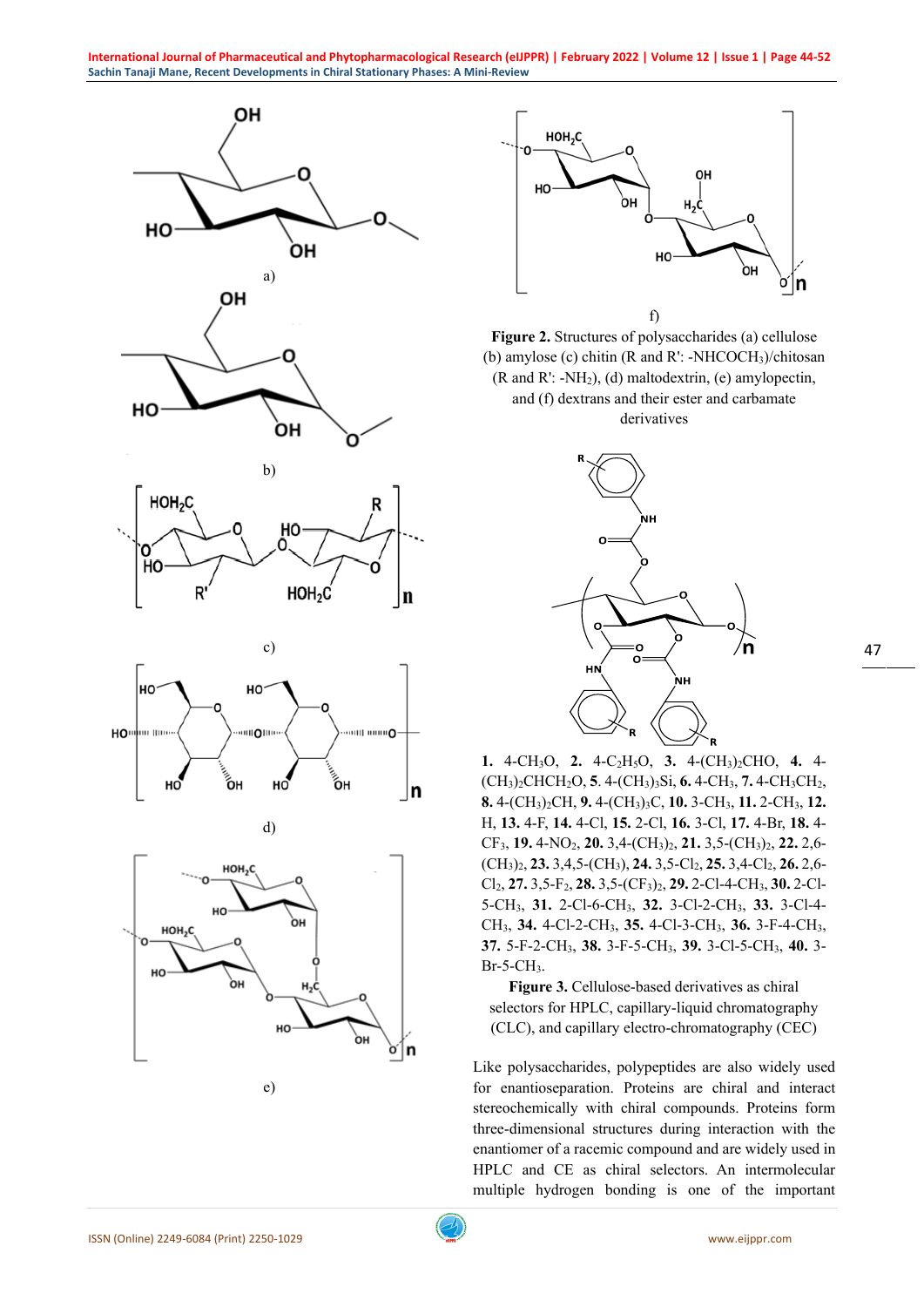interaction attributes for chiral resolution. Amino acids and amides-based CSPs were used for the resolution of amino alcohols, amino acids, and hydroxy acids, which are based on the formation of multiple hydrogen bonding. Some stationary phases such as *N*-trifluoroacetyl-L-amino acid esters and valine diamide-linked polysiloxanes were widely used for the resolution of racemate in chiral GC. Recently, Li *et al.* [48] prepared different types of tripeptide CSPs with varying amino acid sequences and terminal groups. They prepared APS-Pro-Val-Phe-NNC (CSP 1) which shows the better resolution of analytes containing π-π interaction(s) and another CSP, APS-Pro-Phe-Val-DNB (CSP 2) shows the better resolution of analytes containing hydrophobic group(s). Both CSPs demonstrated a better resolution capacity for adrenoceptor agonists and analytes containing amide functionality or naphthalene rings. Huang *et al.* [49] prepared seven different types of peptide-based CSPs by varying the number of proline units and length of the spacer with silica gel. They studied the effect of proline unit, spacer length, and mobile phase on the resolution of 53 analytes. Different types of CSPs based on proteins or glycoproteins are also discussed in the literature [50]. In 2016, Zhao *et al.* [51] developed glutathione (GSH)-, somatostatin acetate (ST)- and ovomucoid (OV)-functionalized silicamonolithic CSPs for chiral separation of *dl*-amino acids and drug enantiomers using capillary electrochromatography. These peptides- and protein-silica monolithic CSPs implied their promise for the analysis of metabolic studies as well as drug enantiomers recognition. In addition, the chiral separation ability was significantly improved by modification of AuNPs which results in AuNP-mediated GSH-AuNP-GSH-silica monolithic capillary column.

#### *Inclusion type*

An inclusion complex formation is depending on the hostguest interaction and cavity size of the host molecule. The native macrocyclic compounds such as cyclodextrins, calix[*n*]arenes, crown ethers, macrocyclic antibiotics, and their derivatized forms are widely used in chromatographic applications. However, cyclodextrin (CD) is extensively studied in chiral resolution. CD is a cyclic oligosaccharide containing six (α), seven (β), or eight (γ) glucopyranose units. CD can work in both, hydrophilic and hydrophobic environments since the outer part is hydrophilic and the cavity is hydrophobic. CD-based CSPs are more useful than other CSPs. However,  $β$ -CD is more powerful than αand  $\gamma$ -CD. Some small molecules can be resolved by  $\alpha$ - and γ-CD. For instance, α-CD is useful to resolve aromatic amino acids and monoterpene hydrocarbons, whereas γ-CD can be used to resolve steroid epimers and polycyclic aromatic hydrocarbons. Mostly, CDs are used in HPLC, GC, TLC, SFC, and CEC. Lai et al. [52] derived silica-

supported mono  $(6<sup>A</sup>-N-ally)$ lamino-6A-deoxy perphenylcarbamoylated (PICD) α-, β- and γ-CDs via hydrosilylation. They studied the effect of cavity size of cyclodextrin derivative on enantioseparation and concluded that α-PICD can be used for the resolution of flavanone and most aromatic alcohols under normal-phase conditions, whereas β-adrenergic blockers, amines, and non-protolytic compounds can be resolved by α- and β-PICD CSPs. A γ-PICD offers the resolution of sterically encumbered analytes like flavanone compounds under both normal- and reversed-phase conditions. Meng *et al.* [53] demonstrated inclusion phenomena between βcyclodextrin as a chiral selector and racemic tryptophan. Further, Schurig *et al.* [54] showed enantiomer separation by electrochromatography using modified cyclodextrins as CSP. Recently, Tang *et al.* [55] developed highperformance phenyl carbamate cyclodextrin (CD) clicked CSPs for the resolution of various aryl alcohols and flavonoids. More recently, Zhou *et al.* [56] developed a cationic CD-based CSP via click chemistry for chiral separations in multimode HPLC. The versatility of this CSP was examined by using aromatic alcohols, flavonoids, and isoxazoline enantiomers in both reversed- and normalphase HPLC. In 2018, Yaghoubnejad and co-workers [57] tested the efficiency of silica-bonded 3-(3,5 dinitrophenylcarbamoyl) deoxycholic acid and silicabonded (calix[4]arene)-deoxycholic acid for the enantioseparation of *N*-(3,5-dinitrobenzene)-DL-leucine, *N*-(3,5-dinitrobenzene)-DL-valine, omeprazole, diclofopmethyl, DL-mandelic acid and (*RS*)-pregabalin. They showed the active involvement of calix [4]arene-based CSP over 3,5-dinitrophenylcarbamoyl-based CSP. Even today, there is large scope for the application of calix[*n*]arene, crown ethers, macrocyclic antibiotics, and their derivatized forms in the chiral resolution. The structures of different crown ethers, CDs ( $\alpha$ -,  $\beta$ - and  $\gamma$ forms), and chiral BINOL are reported in the literature [58- 61]. The mechanism of inclusion complex formation is presented in **Figure 4**.



**Figure 4.** Inclusion of complex formation between CD and an analyte

## *Ligand exchange*

Davankov and Rogozhim invented the term *"Ligand Exchange"*. This technique is based on the formation of mixed metal complexes between a chiral selector and an analyte. The stability is the constant of complexes formed between chiral selectors with *d* and *l* enantiomer often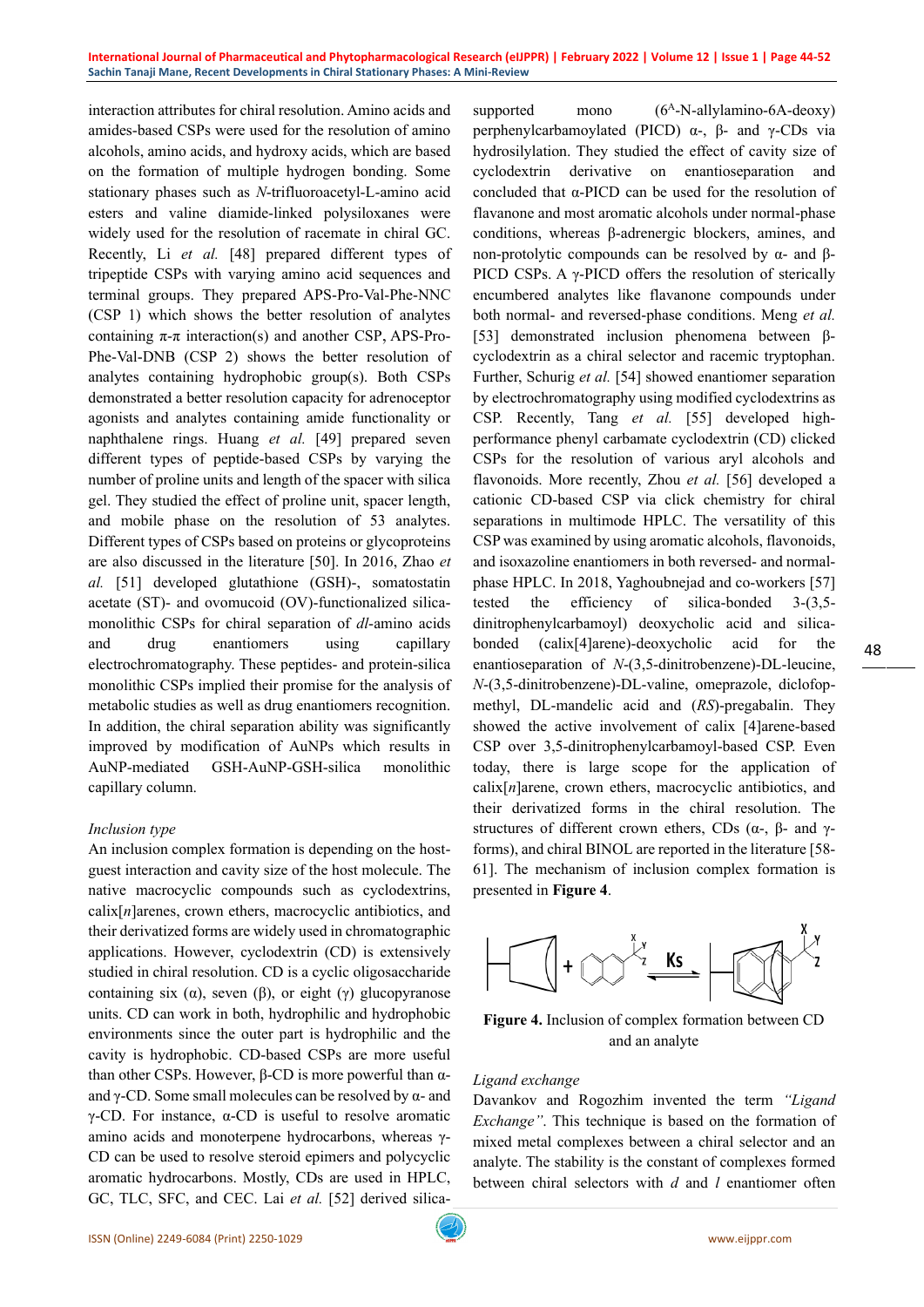different attributes for enantioseparation. This is based on the metal complex formation ability of a chiral selector (CMPA/CSP) and an analyte ligand. An ionic interaction between chiral selector and analyte encourages the resolution of the racemate. As per the three-point interaction concept, only ionic interaction is not enough for chiral resolution. Some additional interactions such as dipole-dipole interaction and hydrogen bonding must take part in the resolution [62]. A ligand exchange chromatography (LEC) is based on the formation of labile complexes between transition metal cation and an analyte ligand. In this method, immobilization of cations like Cu(II) or Ni(II) on sulfonic or carboxylic functional groups is useful to form a coordination complex with electrondonating functional groups of an analyte. The analyte forms a stronger complex with metal ions eluted slowly and vice-versa for the analyte which forms a weak complex with metal-ligand of CSP. The principle of LEC is useful in several chromatographic methods such as LC, TLC, GC, CE, and CCLC. The most common application of ligand exchange is developed in GC [63]. ALEC is a simple and inexpensive method and has potential applications in HPLC, CE, and CEC. Due to the complex formation condition, this method has limited applications for the resolution of amino acids, hydroxy acids, dipeptides, diamines, amino alcohols, and their derivatives [63]. Hyun *et al.* [64] synthesized a new silica-supported (*R*)-*N*, *N*carboxymethyl undecyl phenylglycinol mono-sodium salt for the resolution of α- and β-amino acids and is much better than silica-supported (*S*)-*N*, *N*-carboxymethyl undecyl leucinol mono-sodium salt. They concluded that, obtained CSP is more efficient in the case of resolution factor (Rs) whereas worst in the case of separation factor  $(\alpha)$ . Oi *et al*. [65] discussed the silica-based different CSPs for gas and liquid chromatography. These CSPs belong to the formation of hydrogen bonds,  $\pi$ - $\pi$  interaction, and ligand metal complexation. The general structures of ligand exchange CSPs [66] and schematic structures of ligand complex of racemate and metal ion are represented in **Figures 5 and 6**, respectively.



**(A:** D-Png, D-Val, D-Pro, D-Gln, D-Phe; **B:** D-Png, D-Val, D-Gln, D-Phe, L-Png, L-Val, L-Pro, L-Gln, L-Phe); **OR** (**A:** L-Gln, L-Asn, L-Ser, L-His, L-Asp, L-Arg, L-Glu; **B:** L-Val, L-Leu, L-Ileu, L-Phe, L-Tyr, L-tert-Leu, L-Trp, D-Val, D-Val, D-Leu, D-Ileu, D-Phe, D-Tyr, D-Trp); **DNB:** (3,5-dinitrobenzoyl group). (all D and L compounds mentioned above are amino acids)

**Figure 5.** The general structure of ligand exchange CSPs



**Figure 6.** Schematic structures of ligand complex of the racemate and metal ion

## *Macrocyclic antibiotic*

Macrocyclic antibiotics as a chiral selector were introduced by Armstrong. Macrocyclic antibiotics consist of two major classes, namely, ansamycins (rifamycin B and rifamycin SV) and glycopeptides (vancomycin, teicoplanin, ristocetin, and avoparcin). These two types of CSPs are used as chiral selectors in chiral chromatography like HPLC, TLC, CE, and CEC. Out of these CSPs, vancomycin, and teicoplanin are widely investigated and potentially used in chiral chromatography. The structures of the macrocyclic antibiotics (vancomycin, teicoplanin, ristocetin, and teicoplanin aglycon) are quite complicated and reported in the literature [67]. Staroverov *et al.* [68] used the macrocyclic glycopeptide antibiotic (eremomycin) modified silica as a CSP for the resolution of racemic amino acids. ALOthman *et al.* [69] resolved primaquine, quinacrine and tafenoquine antibacterial medicines using ristocetin macrocyclic glycopeptide antibiotics CSP. Teicoplanin is one of the commercially available and widely used CSP in chiral chromatography for enantioseparation of racemic drugs [70]. More recently, a macrocyclic glycopeptide-based column with antibiotic teicoplanin as a chiral selector was used for enantioseparation of ibuprofen, ifosfamide, indoprofen, ketoprofen, naproxen, and praziquantel drugs [71]. They found that teicoplanin demonstrated high linearity, precision, accuracy, and limits of detection in the resolution of these drugs. In the published literature, different types of racemic drugs have been resolved using macrocyclic antibiotics as a CSP [72].

#### *Miscellaneous*

In addition to the above five major classes, other CSPs are also discussed. These include chiral surfactants, chiral synthetic polymers, and molecular imprinted polymers (MIPs). Terabe *et al.* [73] introduced the chiral surfactants as a CSP under the name of micellar electrokinetic chromatography (MEKC). A surfactant is a molecule that forms critical micelle concentration (CMC) by a polar head group and a hydrophobic tail. Some common surfactants are long-chain N-alkyl-L-amino acids, N-alkanoyl-Lamino acids, alkyl glycosides, bile salts, saponins, polymeric amino acids, and dipeptide derivatives. *In-situ* polymerization of the chiral monomer with a crosslinker generates chiral synthetic polymer. These types of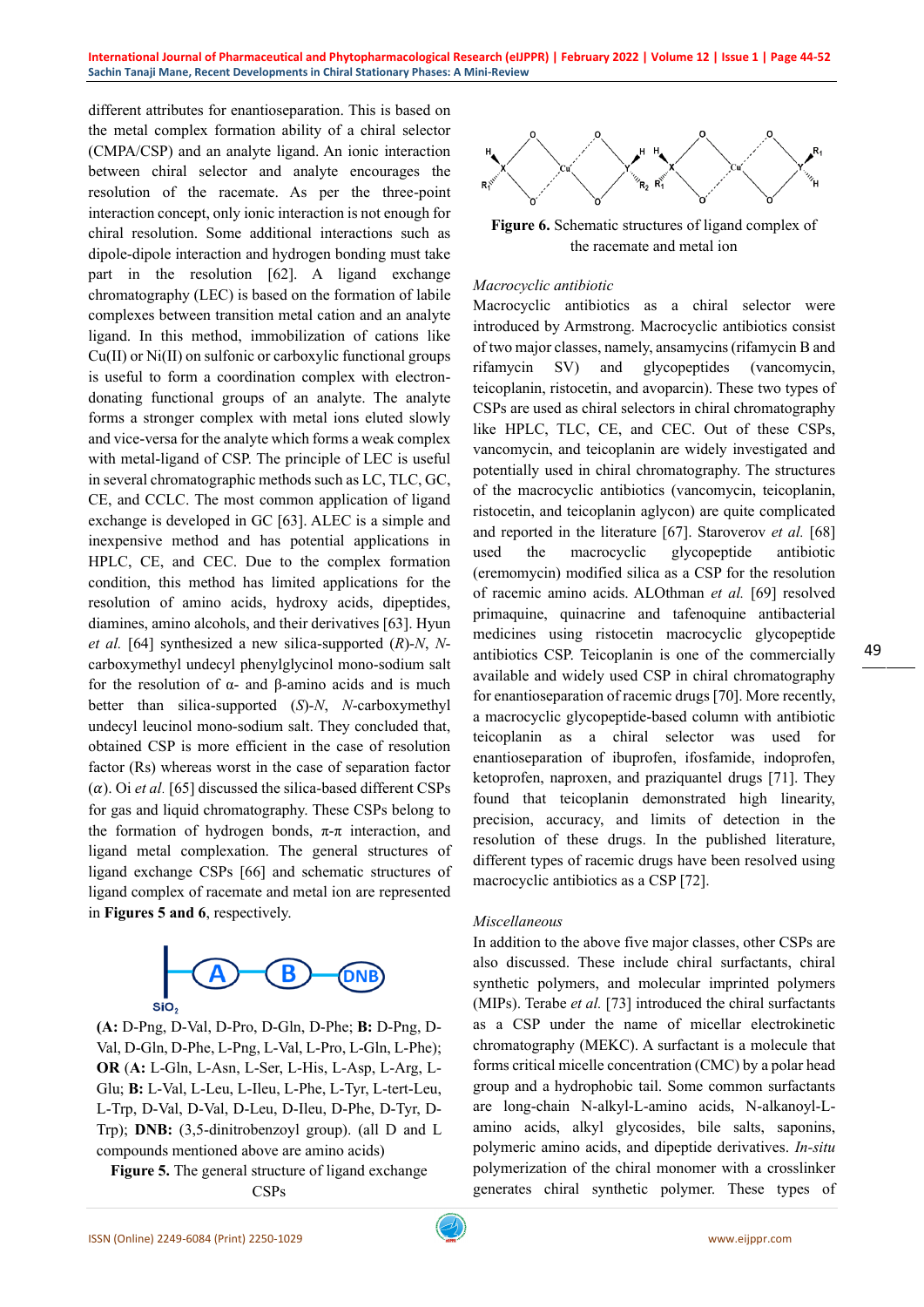polymers may be in the form of powder, pearls, or monoliths and have applications in HPLC and CEC [74]. Polyacrylamide, cellulose triacetate, and their derivatives were extremely used in the resolution of racemic drugs. A ring-opening metathesis (ROM) polymerization is useful for the monolith preparation of chiral synthetic polymers. Sinner *et al.* [75] published the ROM polymerization of norbornene derivatives of β-cyclodextrin for monolith preparation. In MIPs, the synthesis of crosslink polymer in the presence of a chiral template and subsequent removal introduces a chiral cavity in a crosslinked polymer. The generated chiral cavity functions like chiral molecules. This methodology is useful in HPLC, TLC, and CEC. In addition, the properties of different CSPs are tabulated in our recently published review article [76].

## **CONCLUSION**

The purification of racemates into enantiopure molecules is a demand in organic and pharmaceutical chemistry. In the present review, various types of CSPs including pirkle, polysaccharides and polypeptides, inclusion, ligand exchange, macrocyclic antibiotic, and miscellaneous CSPs are discussed with their recent development. Different types of interactions such as π-donor–π-acceptor (acidic/basic), hydrophobic-hydrophilic, steric (repulsive), intermolecular hydrogen bonding, and host-guest type of interaction attributes for chiral separation. The present review is potentially useful to organic, pharmaceutical, medicinal and analytical chemistry researchers.

**Acknowledgments:** None

**Conflict of interest:** None

**Financial support:** None

**Ethics statement:** None

#### **REFERENCES**

- [1] Tokunaga E, Yamamoto T, Ito E, Shibata N. Understanding the thalidomide chirality in biological processes by the self-disproportionation of enantiomers. Sci Rep. 2018;8(1):17131-7.
- [2] Imayoshi A, Lakshmi BV, Ueda Y, Yoshimura T, Matayoshi A, Furuta T, et al. Enantioselective preparation of mechanically planar chiral rotaxanes by kinetic resolution strategy. Nat Commun. 2021;12(1):404-10.
- [3] Carreira ARF, Ferreira AM, Almeida MR, Coutinho JAP, Sintra TE. Propranolol resolution using enantioselective biphasic systems. Sep Purif Technol. 2021;254:117682-90.
- [4] Leenders SH, Gramage-Doria R, de Bruin B, Reek JN. Transition metal catalysis in confined spaces. Chem Soc Rev. 2015;44(2):433-48.
- [5] Cherney AH, Kadunce NT, Reisman SE. Enantioselective and enantiospecific transition-metalcatalyzed cross-coupling reactions of organometallic reagents to construct C–C bonds. Chem Rev. 2015;115(17):9587-652.
- [6] Li ZM, Tan Y, Ma YP, Cao XP, Chow HF, Kuck D. Chiral Derivatives of 2-Aminotribenzotriquinacene: Synthesis and Optical Resolution. J Organ Chem. 2020;85(10):6478-88.
- [7] Dyson PJ, Jessop PG. Solvent effects in catalysis: rational improvements of catalysts via manipulation of solvent interactions. Catal Sci Technol. 2016;6(10):3302-16.
- [8] Lo HJ, Chang YK, Yan TH. Chiral pool based efficient synthesis of the aminocyclitol core and furanoside of (−)-hygromycin A: Formal total synthesis of (−)-hygromycin A. Organ Lett. 2012;14(23):5896-9.
- [9] Li M, Zhang J, Ma S, Jiang Z, Di X, Guo X. Chiral separation of five antihistamine drug enantiomers and enantioselective pharmacokinetic study of carbinoxamine in rat plasma by HPLC-MS/MS. N J Chem. 2020;44(15):5819-27.
- [10] Helms M, Wang C, Orth B, Harms K, Meggers E. Proline and α‐Methylproline as Chiral Auxiliaries for the Synthesis of Enantiopure Bis‐Cyclometalated Iridium (III) Complexes. Eur J Inorg Chem. 2016;2016(18):2896-901.
- [11]Huang JH, Wang ZY, Zang SQ, Mak TC. Spontaneous resolution of chiral multi-thiolate-protected Ag30 nanoclusters. ACS Cent Sci. 2020;6(11):1971-6.
- [12]Rayner PJ, O'Brien P, Horan RA. Preparation and reactions of enantiomerically pure α-functionalized Grignard reagents. J Am Chem Soc. 2013;135(21):8071-7.
- [13]Sanfilippo C, Forni A, Patti A. Characterization of a conglomerate-forming derivative of (±)-milnacipran and its enantiomeric resolution by preferential crystallization. RSC Adv. 2016;6(55):49876-82.
- [14]Batra S, Bhushan R. Enantiomeric resolution of (RS) naproxen and application of (S)-naproxen in the direct and indirect enantioseparation of racemic compounds by liquid chromatography: a review. Curr Med Chem. 2017;24(8):758-80.
- [15]Betzenbichler G, Huber L, Kräh S, Morkos ML, Siegle AF, Trapp O. Chiral stationary phases and applications in gas chromatography. Chirality. 2022;34(5):732-59.
- [16]Verovšek T, Heath D, Heath E. Enantiomeric profiling of amphetamines in wastewater using chiral derivatisation with gas chromatographic-tandem mass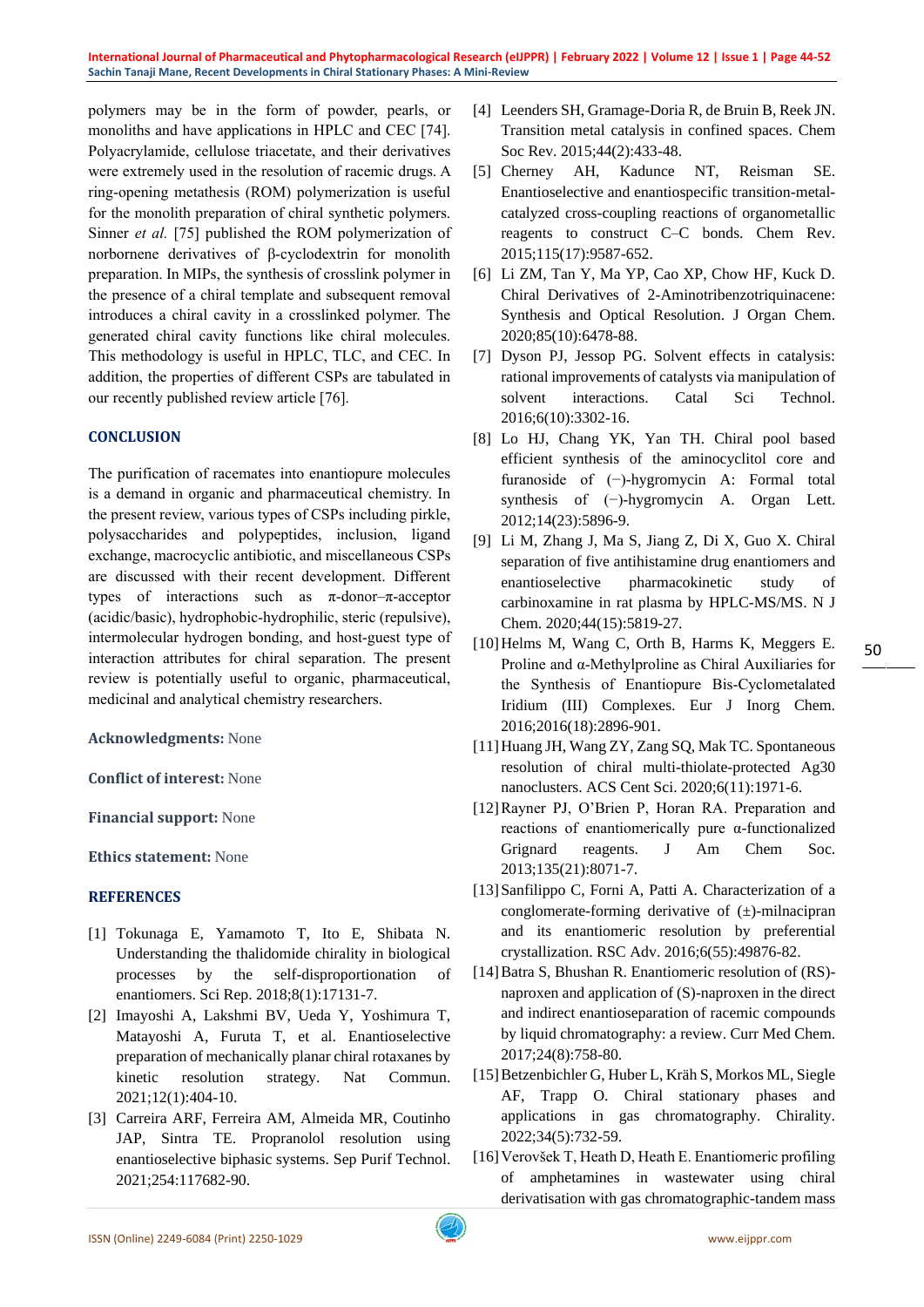spectrometric detection. Sci Total Environ. 2022;835:155594-8.

- [17]Wilson LJ, Mi C, Kraml CM. A preparative chiral separation of hydroxychloroquine using supercritical fluid chromatography. J Chromatogr A. 2020;1634:461661-9.
- [18]Jiang X, Zhu L, Yu B, Su Q, Xu J, Yu W. Analyses of simulated moving bed with internal temperature gradients for binary separation of ketoprofen enantiomers using multi-objective optimization: Linear equilibria. J Chromatogr A. 2018;1531:131-42.
- [19]Rosetti A, Ferretti R, Zanitti L, Casulli A, Villani C, Cirilli R. Single-run reversed-phase HPLC method for determining sertraline content, enantiomeric purity, and related substances in drug substance and finished product. J Pharm Anal. 2020;10(6):610-6.
- [20]Bernardo-Bermejo S, Sánchez-López E, Castro-Puyana M, Marina ML. Chiral capillary electrophoresis. Trends Analyt Chem. 2020;124:115807.
- [21]Patel KG, Shah PM, Shah PA, Gandhi TR. Validated high-performance thin-layer chromatographic (HPTLC) method for simultaneous determination of nadifloxacin, mometasone furoate, and miconazole nitrate cream using fractional factorial design. J Food Drug Anal. 2016;24(3):610-9.
- [22]Zhou Z, Li L, Yan N, Du L, Sun C. Stereochemistrical Determination of Dexlansoprazole by Optical Rotation, ECD and 13C-NMR. Med Chem. 2015;5:235-40.
- [23]Luo Y, Wu L, Yang B, Jin Y, Zheng K, He Z. A novel potential primary method for quantification of enantiomers by high performance liquid chromatography-circular dichroism. Sci Rep. 2018;8(1):7390-400.
- [24]Bosits MH, Pálovics E, Madarász J, Fogassy E. New discoveries in enantiomeric separation of racemic Tofisopam. J Chem. 2019;4980792:1-10.
- [25]Lee H, Lee J, Choi K, Kim B. Development of isotope dilution-liquid chromatography/tandem mass spectrometry for the accurate determination of transand cis-vitamin K1 isomers in infant formula. Food Chem. 2017;221:729-36.
- [26]Guerra RB, Gálico DA, Holanda BB, Bannach G. Solid-state thermal and spectroscopic studies of the anti-inflammatory drug sulindac using UV–Vis, MIR, NIR, DSC, simultaneous TG–DSC, and the coupled techniques TG-EGA-MIR and DSC–optical microscopy. J Therm Anal Calorim. 2016;123(3):2523-30.
- [27]Nguyen LA, He H, Pham-Huy C. Chiral drugs: an overview. Int J Biomed Sci. 2006;2(2):85-100.
- [28]Oros G, Cserháti T, Szőgyi M. Cyclodextrins in chromatography. Part 2. Miscellaneous

chromatographic methods. Eur Chem Bull. 2014;3:2- 12.

- [29]Nazareth C, Pereira S. A Review on Chiral Stationary Phases for Separation of Chiral Drugs. International Journal of Phar Phytopharmacol Res. 2020;10(3):77- 91.
- [30]Teixeira J, Tiritan ME, Pinto MM, Fernandes C. Chiral stationary phases for liquid chromatography: Recent developments. Molecules. 2019;24(5):865- 902.
- [31]Layton SE. *Thesis: Comparison of various chiral stationary phases for the chromatographic separation of chiral pharmaceuticals*. University of North Carolina Wilmington, 2005;1-13.
- [32]Knežević A, Novak J, Vinković V. New brush-type chiral stationary phases for enantioseparation of pharmaceutical drugs. Molecules. 2019;24(4):823-38.
- [33]Kontrec D, Vinković V, Šepelj M, Šunjić V. Experiments and models in enantiorecognition by chiral Pirkle-type stationary phases containing aromatic π-acid branching units. Croat Chem Acta. 2004;77(1-2):31-51.
- [34]Çakmak R, Ercan S, Sünkür M, Yılmaz H, Topal G. Design, preparation and application of a Pirkle-type chiral stationary phase for enantioseparation of some racemic organic acids and molecular dynamics studies. Org Commun. 2017;10:216-27.
- [35]Levkin P, Maier NM, Lindner W, Schurig V. A practical method for the quantitative assessment of non-enantioselective versus enantioselective interactions encountered in liquid chromatography on brush-type chiral stationary phase. J Chromatogr A. 2012;1269:270-8.
- [36]Aboul-Enein HY, Al-Duraibi IA. Isocratic HPLC separation of several racemic drugs with two stereogenic centers on a Pirkle urea-type chiral stationary phase. J Liq Chromatogr Relat Technol. 1998;21(12):1817-31.
- [37]Webster GK, Szczerba TJ. Screening of Pirkle-type chiral stationary phases for HPLC enantioseparations. Methods Mol Biol. 2013;970:177-90.
- [38]Gübitz G, Schmid MG. Chiral separation principles in chromatographic and electromigration techniques. Mol Biotechnol. 2006;32(2):159-79.
- [39]Chen X, Yamamoto C, Okamoto Y. Polysaccharide derivatives as useful chiral stationary phases in highperformance liquid chromatography. Pure Appl Chem. 2007;79(9):1561-73.
- [40]Ali I, Al-Othman ZA, Aboul-Enein HY. Chiral separations by HPLC on immobilized polysaccharide chiral stationary phases. Methods Mol Biol. 2013;970:127-35.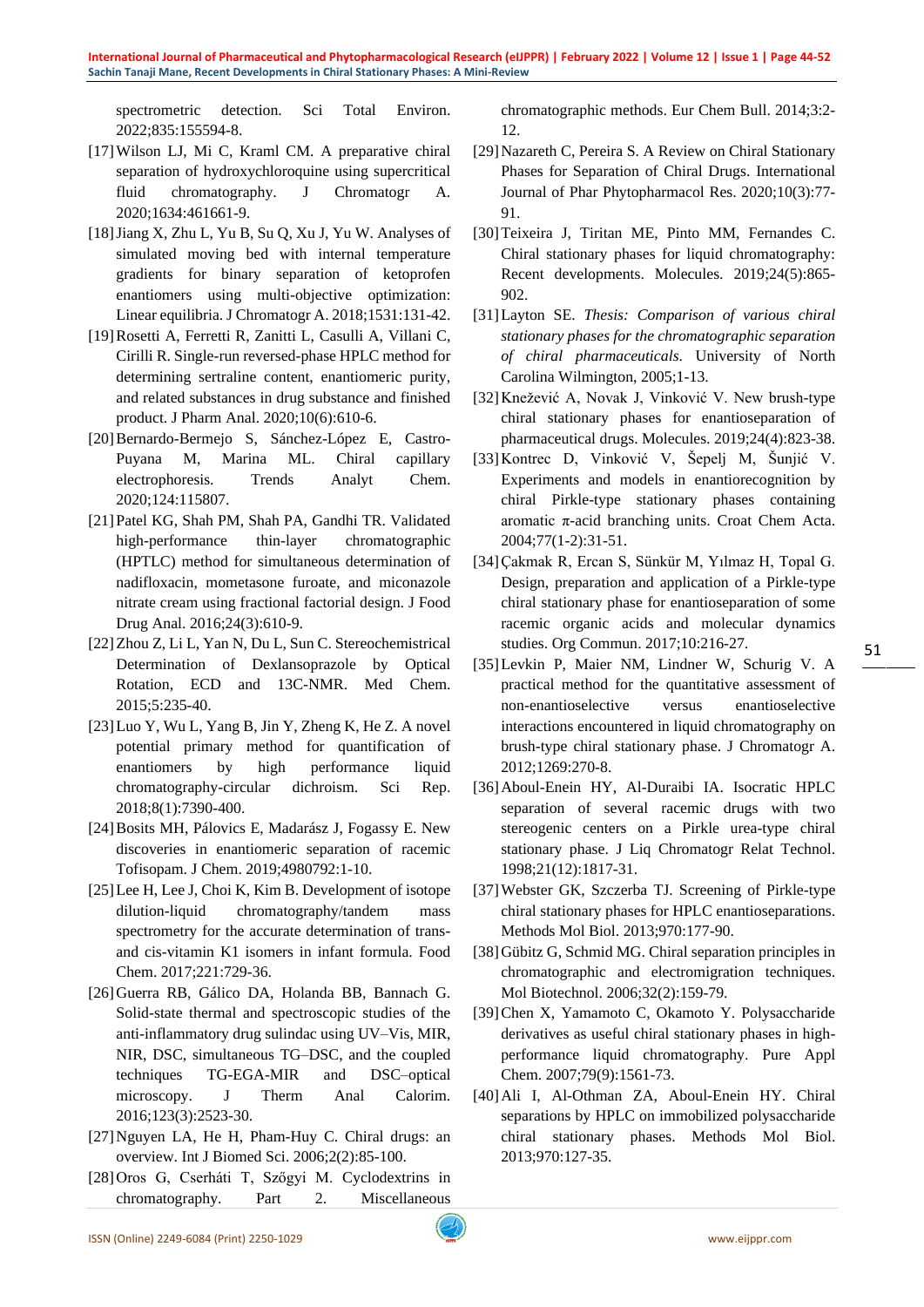- [41]Ikai T, Yamamoto C, Kamigaito M, Okamoto Y. Immobilized polysaccharide-based chiral stationary phases for HPLC. Polym J. 2006;38(2):91-108.
- [42]Thunberg L, Hashemi J, Andersson S. Comparative study of coated and immobilized polysaccharidebased chiral stationary phases and their applicability in the resolution of enantiomers. J Chromatogr B. 2008;875(1):72-80.
- [43]Bielejewska A, Duszczyk K, Żukowski J. HPLC separation of linezolid enantiomers using polysaccharide-based chiral stationary phases. Acta Chromatogr. 2005(15):183-91.
- [44]Szabó ZI, Foroughbakhshfasaei M, Noszál B, Tóth G. Enantioseparation of racecadotril using polysaccharide‐type chiral stationary phases in polar organic mode. Chirality. 2018;30(1):95-105.
- [45]Ali I, Saleem K, Hussain I, Gaitonde VD, Aboul‐ Enein HY. Polysaccharides chiral stationary phases in liquid chromatography. Sep Purif Rev. 2009;38(2):97- 147.
- [46]Moldovan RC, Dascăl GS, Mirel V, Bodoki E, Oprean R. Chiral separation of 16 beta-blockers on immobilized polysaccharide chiral stationary phases. Farmacia. 2015;63(6):909-12.
- [47]Bajtai A, Ilisz I, Berkecz R, Fülöp F, Lindner W, Péter A. Polysaccharide-based chiral stationary phases as efficient tools for diastereo-and enantioseparation of natural and synthetic Cinchona alkaloid analogs. J Pharm Biomed Anal. 2021;193:113724.
- [48]Li Y, Jiang D, Huang D, Huang M, Li L. Preparation and characterization of tripeptide chiral stationary phases with varying amino acid sequences and terminal groups. Anal Methods. 2015;7(9):3772-8.
- [49]Huang J, Chen H, Li T. Improvement of proline chiral stationary phases by varying peptide length and linker. J Chromatogr A. 2006;1113(1-2):109-15.
- [50]Haginaka J. Recent progresses in protein-based chiral stationary phases for enantioseparations in liquid chromatography. J Chromatogr B. 2008;875(1):12-9.
- [51]Zhao L, Yang L, Wang Q. Silica-based polypeptidemonolithic stationary phase for hydrophilic chromatography and chiral separation. J Chromatogr A. 2016;1446:125-33.
- [52]Lai X, Tang W, Ng SC. Novel cyclodextrin chiral stationary phases for high performance liquid chromatography enantioseparation: Effect of cyclodextrin type. J Chromatogr A. 2011;1218(33):5597-601.
- [53]Meng H, Li S, Xiao L, Li C. Inclusion phenomena between the β-cyclodextrin chiral selector and Trp-D, L, and its use on the assembly of solid membranes. J Nanomat. 2013;170913:1.
- [54] Schurig V, Wistuba D. Recent innovations in enantiomer separation by electrochromatography

utilizing modified cyclodextrins as stationary phases. Electrophor. 1999;20(12):2313-28.

- [55]Tang J, Zhang S, Lin Y, Zhou J, Pang L, Nie X, et al. Engineering cyclodextrin clicked chiral stationary phase for high-efficiency enantiomer separation. Sci Rep. 2015;5(1):1-2.
- [56]Zhou J, Yang B, Tang J, Tang W. A cationic cyclodextrin clicked bilayer chiral stationary phase for versatile chiral separation in HPLC. N J Chem. 2018;42(5):3526-33.
- [57]Yaghoubnejad S, Tabar Heydar K, Ahmadi SH, Zadmard R, Ghonouei N. Preparation and evaluation of a deoxycholic‐calix [4] arene hybrid‐type receptor as a chiral stationary phase for HPLC. J Sep Sci. 2018;41(9):1903-12.
- [58]Paik MJ, Kang JS, Huang BS, Carey JR, Lee W. Development and application of chiral crown ethers as selectors for chiral separation in high-performance liquid chromatography and nuclear magnetic resonance spectroscopy. J Chromatogr A. 2013;1274:1-5.
- [59]Hu K, Yu A, Zhang J, Wen F, Liang S, Zhao X, et al. Development of three end-capped para-benzoyl calix [4, 6, or 8] arene bonded stationary phases for HPLC. J Chromatogr Sci. 2012;50(2):123-30.
- [60]Jin KB, Kim HJ, Hyun MH. Resolution of Aryl α-Aminoalkyl Ketones on a Doubly Tethered Liquid Chromatographic Chiral Stationary Phase Based on (+)-(18-Crown-6)-2, 3, 11, 12-tetracarboxylic Acid. J Korean Chem Soc. 2011;55(5):751-5.
- [61]Singh R, Bharti N, Madan J, Hiremath SN. Characterization of cyclodextrin inclusion complexes – a review. J Pharm Sci Technol. 2010;2:171-83.
- [62]Tian M, Row HS, Row KH. Chiral separation of ofloxacin enantiomers by ligand exchange chromatography. Monatsh Chem-Chem Mon. 2010;141(3):285-90.
- [63]Bluhm L, Huang J, Li T. Recent advances in peptide chiral selectors for electrophoresis and liquid chromatography. Anal Bioanal Chem. 2005;382(3):592-8.
- [64]Hyun MH, Han SC, Whangbo SH. New ligand exchange chiral stationary phase for the liquid chromatographic resolution of α-and β-amino acids. J Chromatogr A. 2003;992(1-2):47-56.
- [65]Oi N. Development of practical chiral stationary phases for chromatography and their applications. Chromatography. 2005;26(1):1-5.
- [66] Schmid MG, Gübitz G. Chiral separation by ligandexchange. Maced J Chem Chem Eng. 2011;30(2):127- 37.
- [67]Berthod A. Chiral recognition mechanisms with macrocyclic glycopeptide selectors. Chirality. 2009;21(1):167-75.